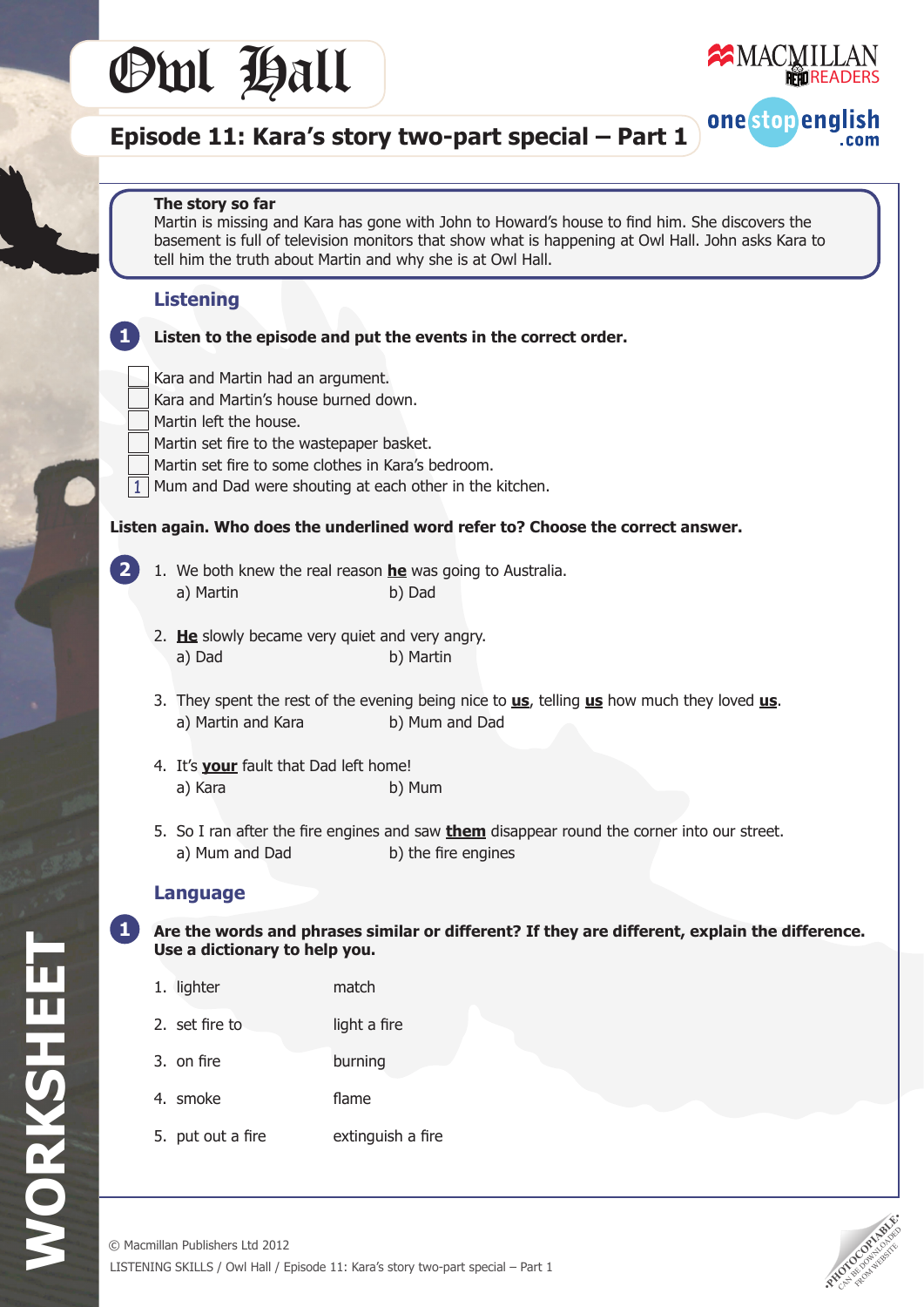# Owl Hall



one stop english

.com

## **Episode 11: Kara's story two-part special – Part 1**

### **Complete the gaps using the words and phrases from exercise 1 to help you.**

- 1. Martin \_\_\_\_\_\_\_\_\_\_\_\_\_\_\_\_\_\_\_\_\_\_\_\_\_ many things in the house.
- 2. When Kara followed the fire engines, she saw her house was
- 3. Children shouldn't play with
- 4. The fire was so big we couldn't see because of the
- 5. After the firefighters \_\_\_\_\_\_\_\_\_\_\_\_\_\_\_\_\_\_\_\_\_\_\_\_\_ the fire, there was nothing left except four walls and an empty black hole inside.

## **Speaking**

**2**

### **Discuss the questions in pairs or small groups.**

- 1. Do you think Martin's reaction was normal for a child whose parents are getting divorced?
- 2. Do you know anyone who played with fire as a child?
- 3. What do you think will happen next?

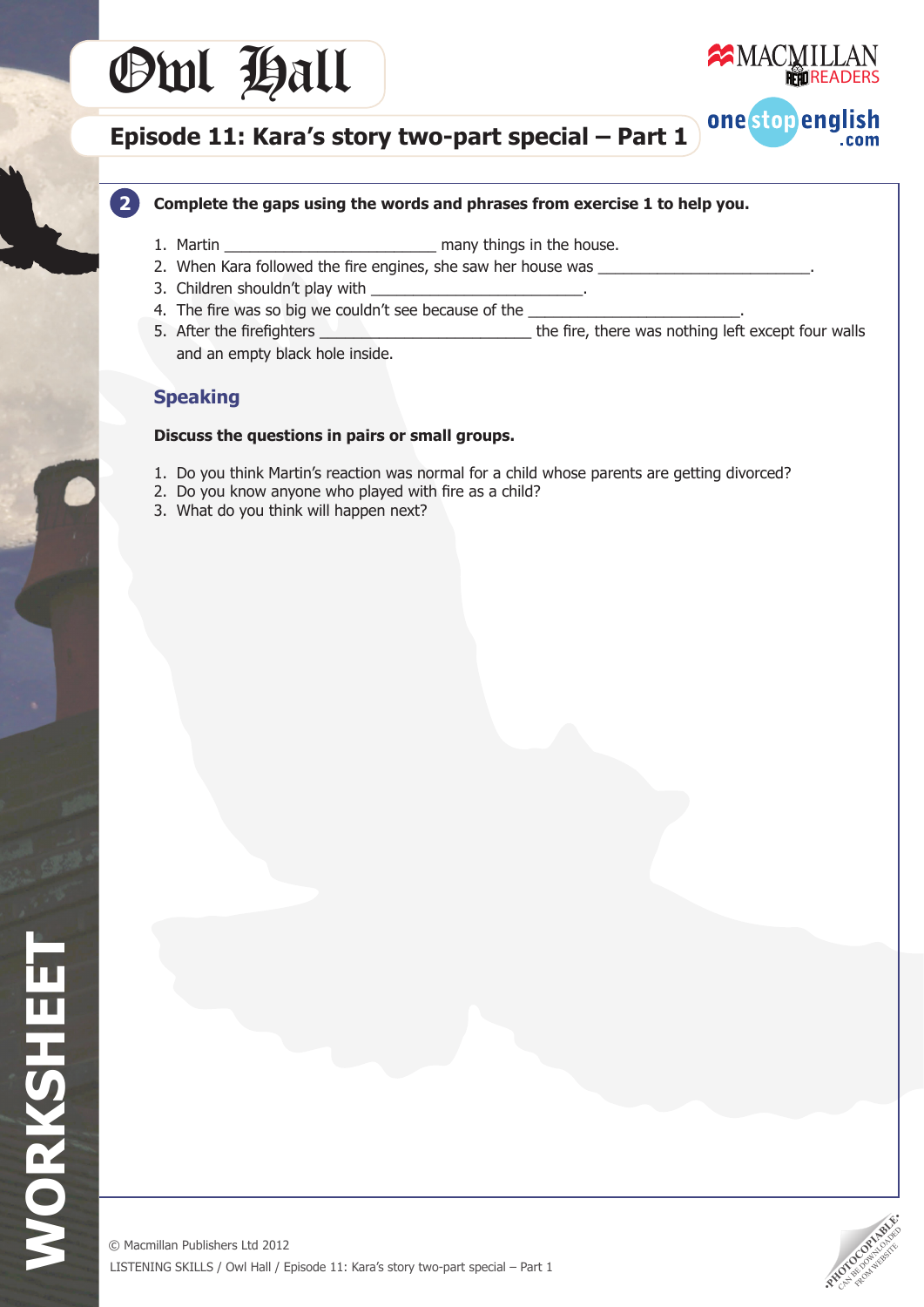# Owl Hall



one stop english

**com** 

## **Episode 11: Kara's story two-part special – Part 1**

**Kara:** I don't know where to start … But I suppose it was six months ago on that Saturday morning when Mum and Dad told us that they were going to separate.

- **Mum:** Dad has to go to Australia as part of his new job.
- **Kara:** We both knew the real reason he was going to Australia. We had both heard Mum and Dad arguing and shouting at each other. It made me unhappy, of course, but Martin was younger and he didn't understand what was happening. He slowly became very quiet and very angry.

**Kara:**  On that Saturday, I was sitting in the living room with Martin while Mum and Dad were shouting at each other in the kitchen. Suddenly, I saw Martin take a box of matches from the shelf.

**Kara:** He lit one of the matches and moved towards the wastepaper basket. He carefully lit the paper and cardboard that was in the basket and watched the flames rise. The smell of burning was strong and Mum and Dad came running in quickly. They just stood there. I remember the look of shock in Dad's eyes. Martin started crying and I started shouting at them, telling them to stop arguing.

**Kara:** They spent the rest of the evening being nice to us, telling us how much they loved us. Martin liked Mum and Dad being nice to him so, a few days later, he started burning some clothes in my bedroom. **Kara:** I suppose he thought that he could stop them from separating. He thought that if he kept lighting

 fires, they would realize how bad he felt and maybe they would stay together. But they didn't.

**Kara:** A few days after Dad had gone, I came home and found Martin in his room playing with cigarette lighters. I started shouting at Martin and I told him that he had to stop. I told him that Dad was never going to come home again.

**Martin:** You're lying! It's all your fault Mum and Dad argued.

**Kara:** Stop it, Martin!

- **Martin:** It's your fault that Dad left home!
- **Kara:** Martin, I wish you were dead!

**Kara:** Martin stared at me and I'll never forget the look in his eyes. He looked as if he hated me. Then he walked out of the room. I heard him leave the house, shutting the front door hard behind him. A few minutes later I went to find him.

**Kara:**  Martin? Martin?!

**Kara:** I walked to the end of the street but I couldn't see him. I walked across the park near our house but he wasn't there. I looked everywhere but I couldn't find him. I sat down on a bench and felt terrible.

**Kara:** That was when I heard the sirens and saw two ... maybe three fire engines driving past very fast. I knew immediately that something had happened and that Martin was responsible. So I ran after the fire engines and saw them disappear round the corner into our street.

**Kara:** When I got to our street, there were people everywhere. The fire engines were in the middle of the street and the firefighters were breaking down the front door to our house, trying to get inside the burning building. Our home was on fire and there was nothing they could do to stop it. Forty minutes later, the house was just four walls with an empty black hole inside.